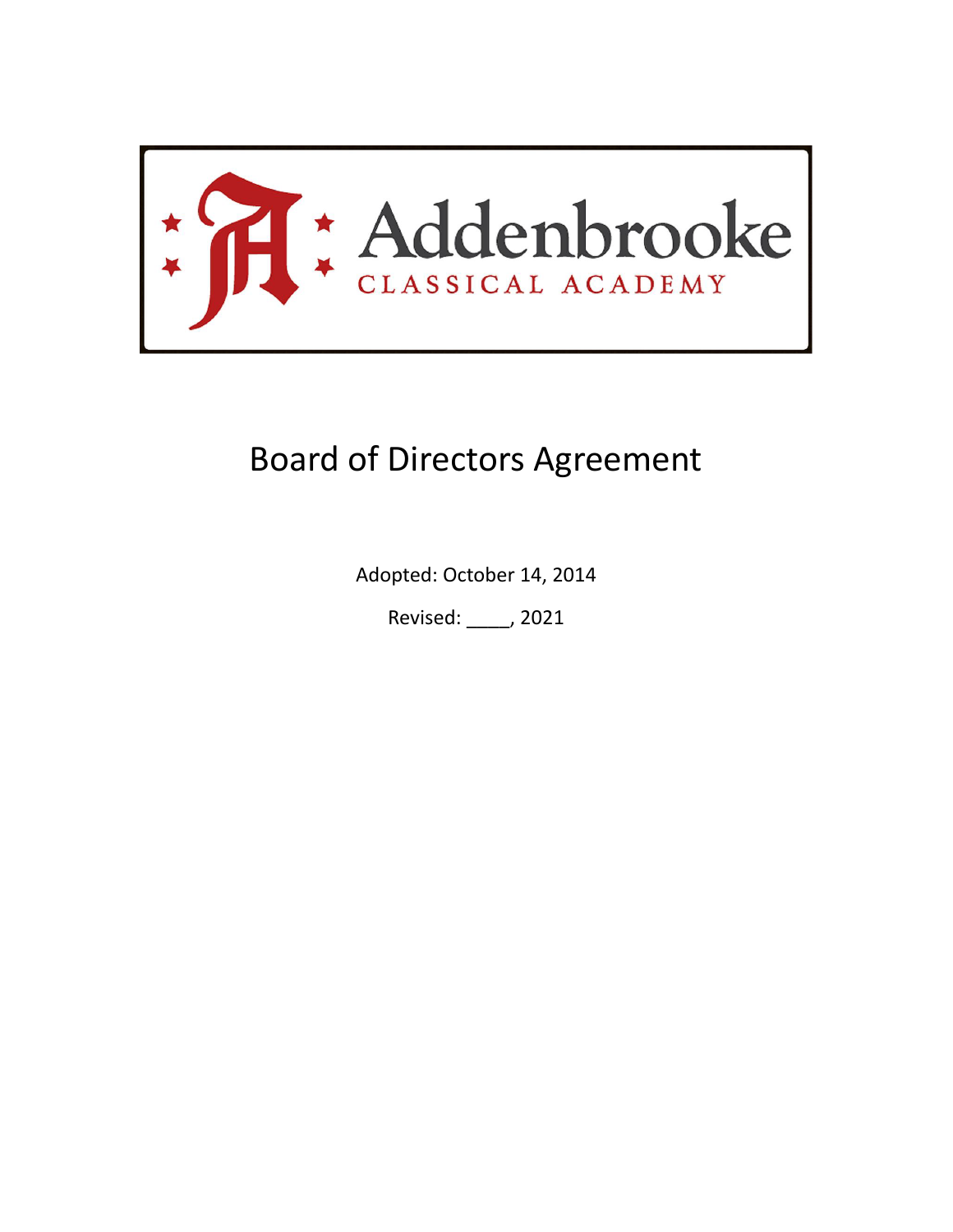#### 2013 to 2016

**VISION**: Addenbrooke will develop free and independent thinkers in a collaborative community through an integrated and exemplary educational program supported by its families.

• Provide a complete educational institution based on proven methods of instruction and challenging content;

• Have high academic and moral expectations for all students; and

• Cultivate relationships between parents and teachers to ensure the complete development of the student, including academics, music, and character.

• Prepare students for life after high school using time tested methods of teaching focusing on knowledge and music, but preparing for them for the 21st century using innovative technology as learning tools.

**MISSION**: ACA is a place where a collaborative community develops curriculum, instructional strategies, and assessment to ensure all students learn through a rigorous Music Program, Core-Knowledge and Classical curriculum and instructional models integrated by becoming an iSchool Campus to create a SMART school. In design and delivery, the school has an integrated model of tradition and innovation."

*In 2016, as a part of charter renewal, the mission was revised.*

**REVISED MISSION**: ACA utilizes an integrated model of tradition and innovation to develop free and independent thinkers through classical instructional strategies.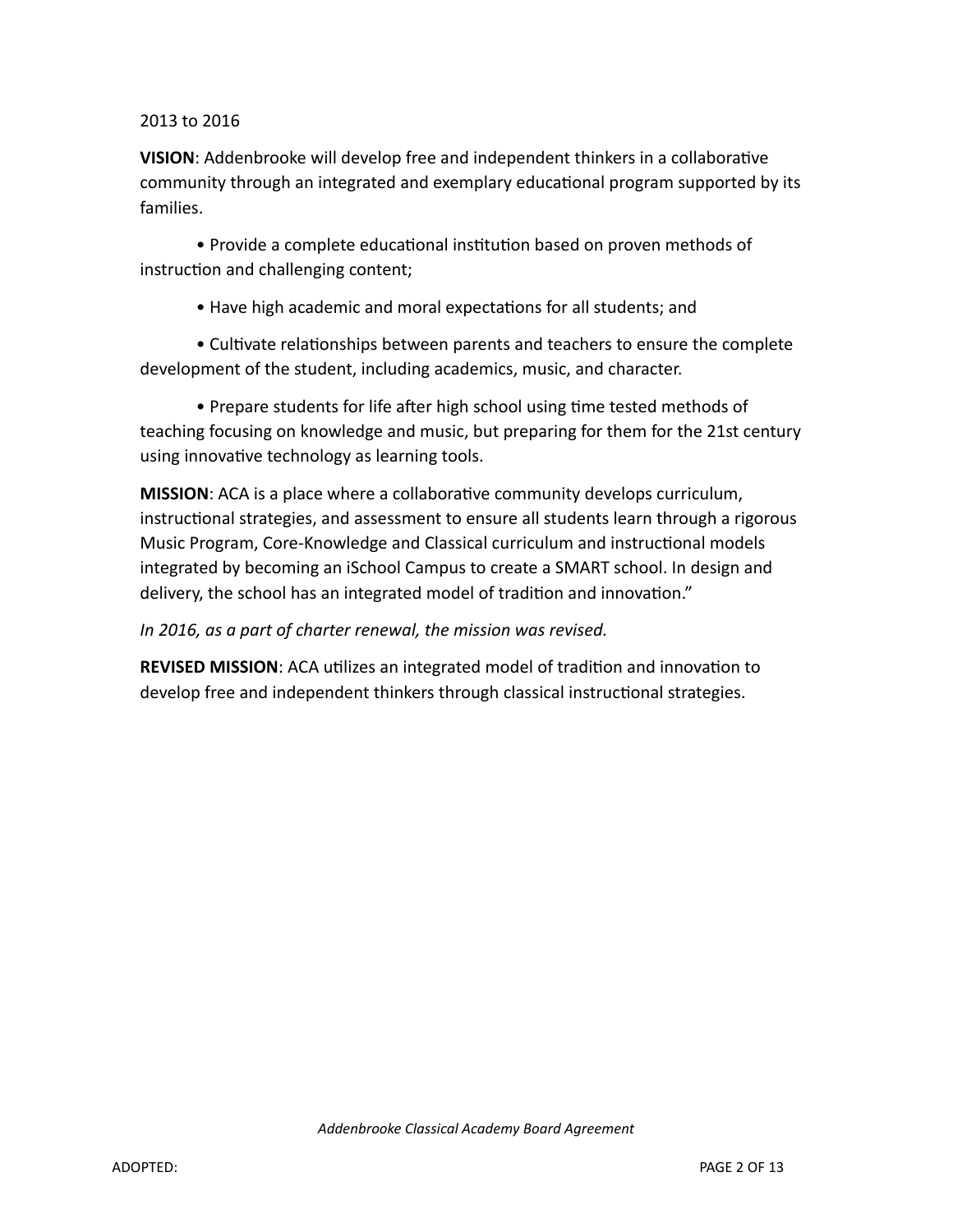# I. Introduction

The purpose of this board agreement is to provide continuity as individual board members change and to ensure the original intent of the school's charter is fulfilled. By establishing protocols for meaningful conversations and establishing structures for the board to do its work, the board can be more effective in conducting its fiduciary responsibilities.

The charter school governing board acts with one voice on behalf of the charter school. The board is party to the charter contract with the authorizer. It is the board that is authorized by statute and Bylaws to represent the charter school in contractual arrangements with the board President being the individual authorized to sign on behalf of the board.

Individual directors and the board as a whole will make decisions using the school's mission statement as a guide. The original intent for the charter school will supersede secondary objectives. Whenever possible, the board will engage various stakeholders within the school (e.g., staff, parents, students) in the decision-making process to include committee recommendations, surveys, or public comment.

The governing board implements the mission statement while the school leader is responsible for daily management. The board adopts policy to make sure its values are implemented on a daily basis by the school leader. The school leader is the board's sole employee. Individual board members should be mindful of the different hats they wear while at school: parent, volunteer, board member. Directors should not use their position of authority while acting in their parent or volunteer roles. With humility, each director will serve the best interests of the school. Directors shall remember that stepping out of their advisory or director capacity and attempting to manage or unduly influence the operations of the school will always cause problems. The Board protocols, procedures and agreements are the tools the members use to address and solve Board level conflicts.

## II. Qualifications

- Read *Cultural Literacy* and *The Knowledge Deficit* by E.D. Hirsch
- Classical
- Read the Articles of Incorporation and Bylaws

Prior board experience is helpful, but not required. Placing a high value on professionalism and the success of the school is mandatory. Motivation for serving on the board shall be to facilitate the educational success of students.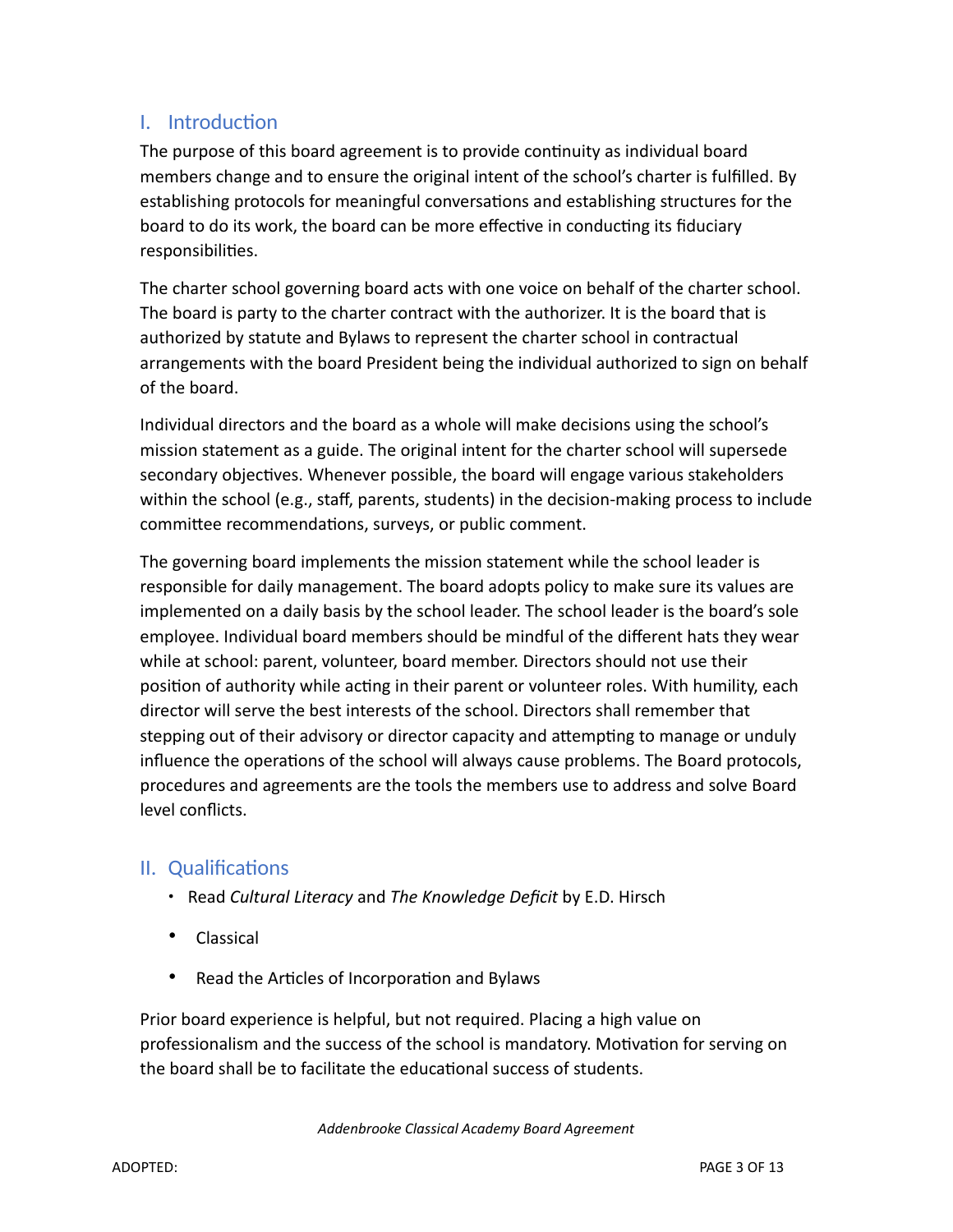All directors are required to attend an annual board retreat where the strategi plan is updated and goals defined. Further, the board shall conduct an annual self-evaluation, at the end of each school year, to gauge board performance.

Directors shall fulfill their board and committee responsibilities to their fullest capacity. The board agrees it is not a best practice to abstain from a board vote without having a potential conflict of interest that requires recusal.

# III. Behavioral Expectations

Directors shall abide by the Colorado Revised Statutes (C.R.S.) open meetings law [C.R.S. § 24-6-401]. The open meetings law states that anyone discussing board business, policy, actions, resolutions, etc. amongst three or more directors, except at meetings for which notice has been properly posted at least 24 hours prior to the meeting, is illegal. "Meeting" with another director is defined as communication in person, by telephone, by electronic mail, or through any other means. Executive sessions and confidentiality laws are also outlined in the statute. Personnel matters, individual students, negotiations, property/lease agreements, attorney conferences, security arrangements and certain documents protected by mandatory nondisclosure provisions are confidential by law and are typically discussed in an executive session. Once the executive session is concluded, any actions resulting from the discussion are conducted and documented as part of the regular (or special) meeting in the usual manner of conducting business.

Expectations include a professional demeanor at all board and school functions. Issues being discussed shall not be personalized and directed toward a fellow director, ACA personnel, parent or anyone else. Discernment should be used in interpersonal relationships and communications.

A diversity of opinions and solutions are necessary for the effective governance of ACA; however, directors shall respect and listen to ideas being presented by another director. Directors shall encourage each other to fulfill their responsibilities to the fullest of their potential.

When receiving criticism from parents or other parties about school personnel or other directors, the director shall direct the speaker to the director/personnel, which the situation involves. Directors shall avoid speaking negatively about school personnel or other directors to the school community, or parties outside the school community.

Conflict shall be resolved by those between whom it exists. Directors will commit to resolving conflict directly with each other or with the appropriate school personnel and not share the conflict with anyone outside of the conflict except as necessary to follow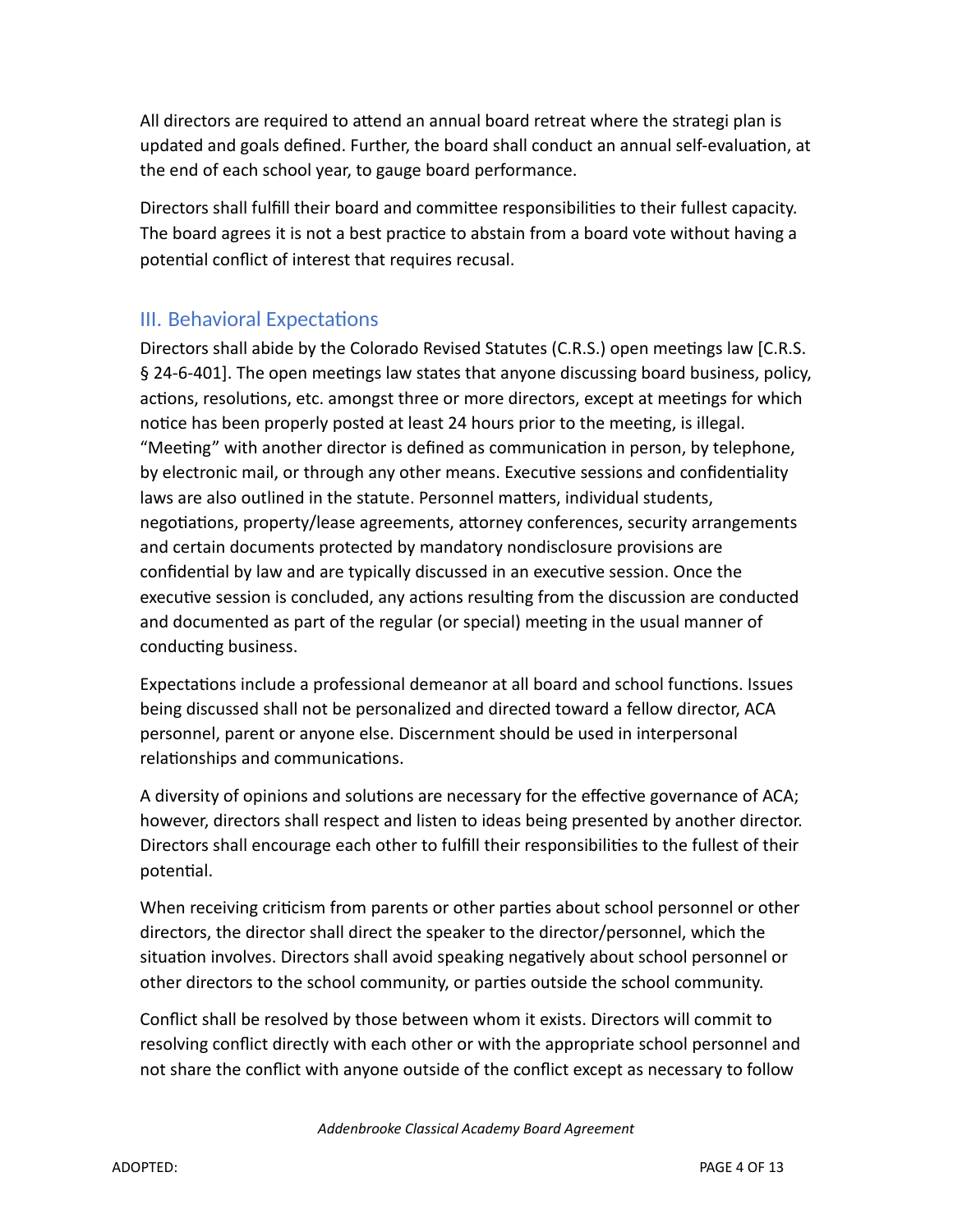the approved conflict resolution policy of ACA, including, but not limited to, other parents, other school personnel, or the media.

Directors shall exemplify integrity, honesty, and respect. A dedication and commitment to the vision of ACA and the charter school movement shall be top priority for any directors. Any director finding himself or herself involved in an irresolvable conflict shall put the vision and interest of the school first.

# IV. Tools

A high functioning charter school governing board utilizes a variety of tools to conduct its business. The tools adopted by the Addenbrooke Classical Academy board are included in the appendix.

The primary documents for ACA include the charter contract, Bylaws, and the school's mission statement. Based on these foundational documents, greater detail is provided in the board's strategic plan and board policies. Additional tools include the board calendar, agenda template, committee evaluation template, committee report template, training needs assessment, individual and Board goal templates and school dashboard.

It is expected that the board will utilize its tools in conducting its work. The board will not deviate from its established protocols.

## V. Governance

ACA shall be governed by the board. The board shall be made up of a minimum of five directors and a maximum of seven directors. The board shall establish and maintain fundamental school policies to ensure adherence to the vision and mission statements. ACA's Executive Director shall make day-to-day management decisions and is responsible for all administration duties for the school. The Executive Director shall report directly to the board and serve at the pleasure of the board.

As with all charter schools, ACA is an entity separate from the school district in the area of governance. Each director shall guard this unique characteristic of ACA and other charters schools.

Directors should remember that derogatory statements concerning matters regarding ACA in a public forum tend to bring disrepute on the school as a whole and could be counterproductive to not only ACA, but also the Colorado charter school movement. If a director questions a school related decision, he or she shall immediately take that concern or disagreement to the Executive Director in a confidential and diplomatic manner. Likewise, the Executive Director shall agree to the same commitment regarding board decisions.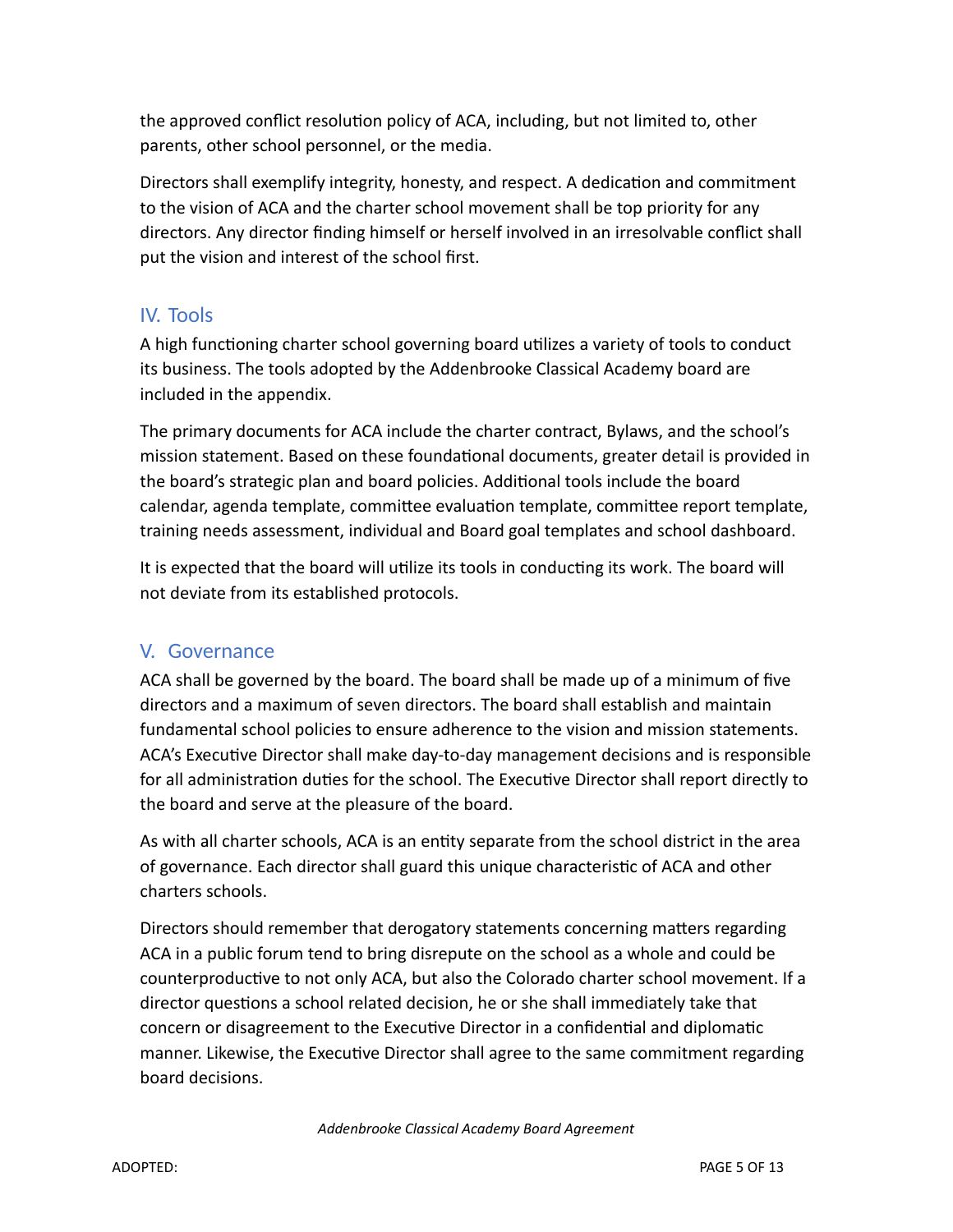While at the school, directors shall be mindful of the different roles they play: parent, volunteer, director, etc. Directors shall not use their position of authority while acting in their parent or volunteer roles. With humility, each director shall serve the best interests of the school.

Directors shall remember that stepping out of their advisory or director capacity and attempting to manage or unduly influence the operations of the school will frequently cause problems.

The vision and mission statements of ACA, will serve to guide and direct the function and decisions of the board. The goal to continually improve, maintain integrity, serve ACA families and ensure academic success for ACA's students shall take precedence in all situations.

# VI. Training

The board is responsible to model to the rest of the school community, the value of continuous improvement through ongoing training. Expectations for students in the classroom should be the same for the governing board. Therefore, the board will adhere to a plan for training that includes both external and internal topics. All ACA board members will complete board training each year. Internal training is based on the completion of a needs assessment that identifies areas or topics the board needs information on and/or has expressed an interest in learning more about. The board should also have a standard training agenda for new board members and regular training topics to discuss at each board meeting.

Training for new board members includes a review of the original charter school application, with a particular emphasis on understanding the school's vision and mission. New board members will read the primary documents and numerous previous board meeting minutes to gain an understanding of the board's work and protocols.

Training materials in the Appendix include Roles and Responsibilities of Officers, Board Member Fiduciary Responsibilities, Communication Pathways, and the board's strategic plan.

It is expected that the board's annual training needs will be identified through a needs assessment. Further, these training needs, and the contents of this publication, will be reviewed quarterly by the board in workshop session. All board members will establish goals in the strategic plan. New members will focus on completing the training as expected while returning board members will focus their individual goals driven by the needs assessment and strategic goals for the school year.

## VII.Meeting Protocols

The board uses established meeting protocols to ensure everyone understands what will occur at board meetings. This includes a template for the board agenda, reporting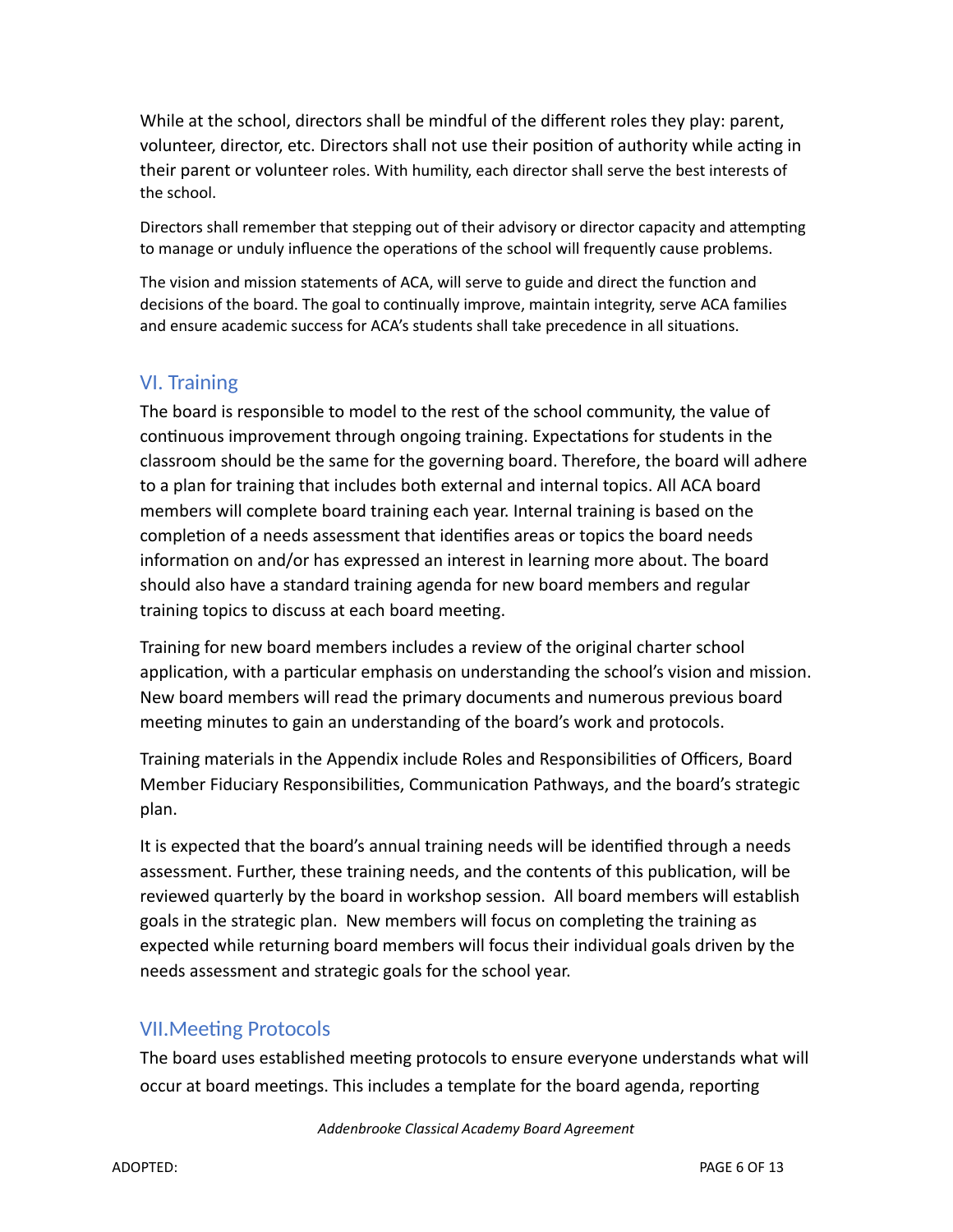templates (administration, business services, etc.), and board policy explaining how parents can bring an issue to the board and address the board if they have concerns.

Board members are bound by executive session law to maintain confidentiality. In general, it is wise for board members to use discretion when at school functions and speaking outside the board room. Even though the board member may perceive him/ herself as not wearing his/her board hat, others may perceive the board member in that role.

One of the board's strengths is its wide diversity of strengths, skills, and opinions. It is these different viewpoints that allow the board to reach the best conclusions, through vigorous debate and discussions. Board members must be mindful of speaking with one voice on matters that have been voted by the full board.

The board has outlined communication pathways in its policies and encourages the Executive Director to likewise clearly articulate communication pathways for staff, students, and parents. The board will adhere to these communication pathways and not circumvent the established process.

Board members are expected to attend all board meetings. A member may receive an excused absence by notifying the board President or at least two other board members prior to the scheduled meeting. Board members should be aware of their fiduciary responsibility as a board member and not abstain from voting on a matter unless there is a conflict of interest that has been declared.

The board will use Robert's Rules of Order to conduct its meetings.

#### VIII.Board Succession

The board holds a high value for developing people and models this value for administration and staff. The board expects the Executive Director to create an administrator pipeline in which staff members can receive additional training and/or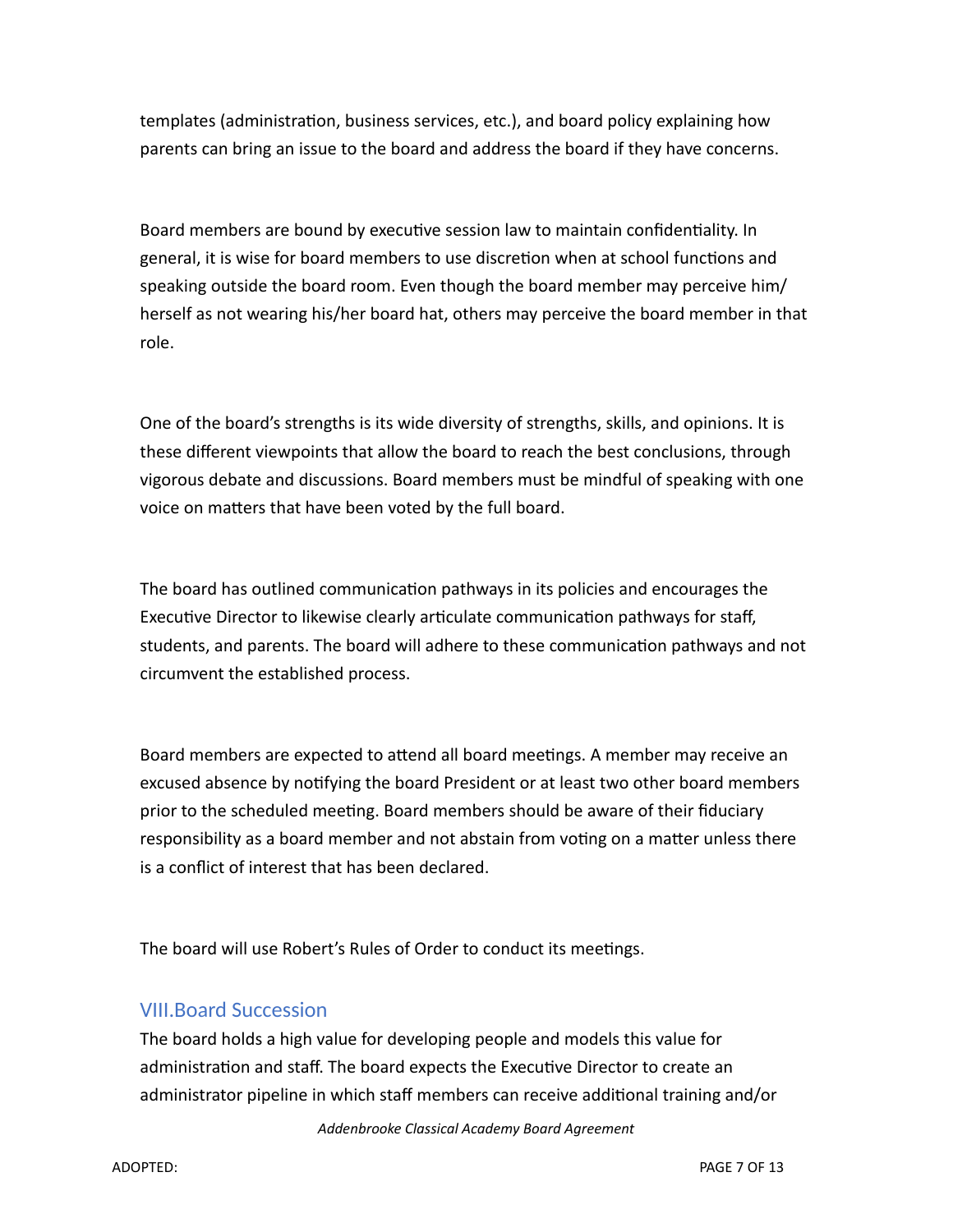responsibilities in order to move their career toward administration. Additionally, the board welcomes staff members on its committees.

Likewise, the board is always watching for individuals who may be a good addition to the ACA board. The board expects individuals to serve on school committees for at least one year prior to placing their name into consideration for a board member position. Ideally, a prospective board candidate will have served on a committee, then serve as a committee chair, before placing his/her name into board consideration.

## IX. Compliance

As a public body, the TCA board adheres to the Colorado Open Meetings law, 24-6-402, C.R.S. Additionally, the board signs and agrees to comply with the board's Conflict of Interest policy each year. These forms are located at the **beginning of this publication**.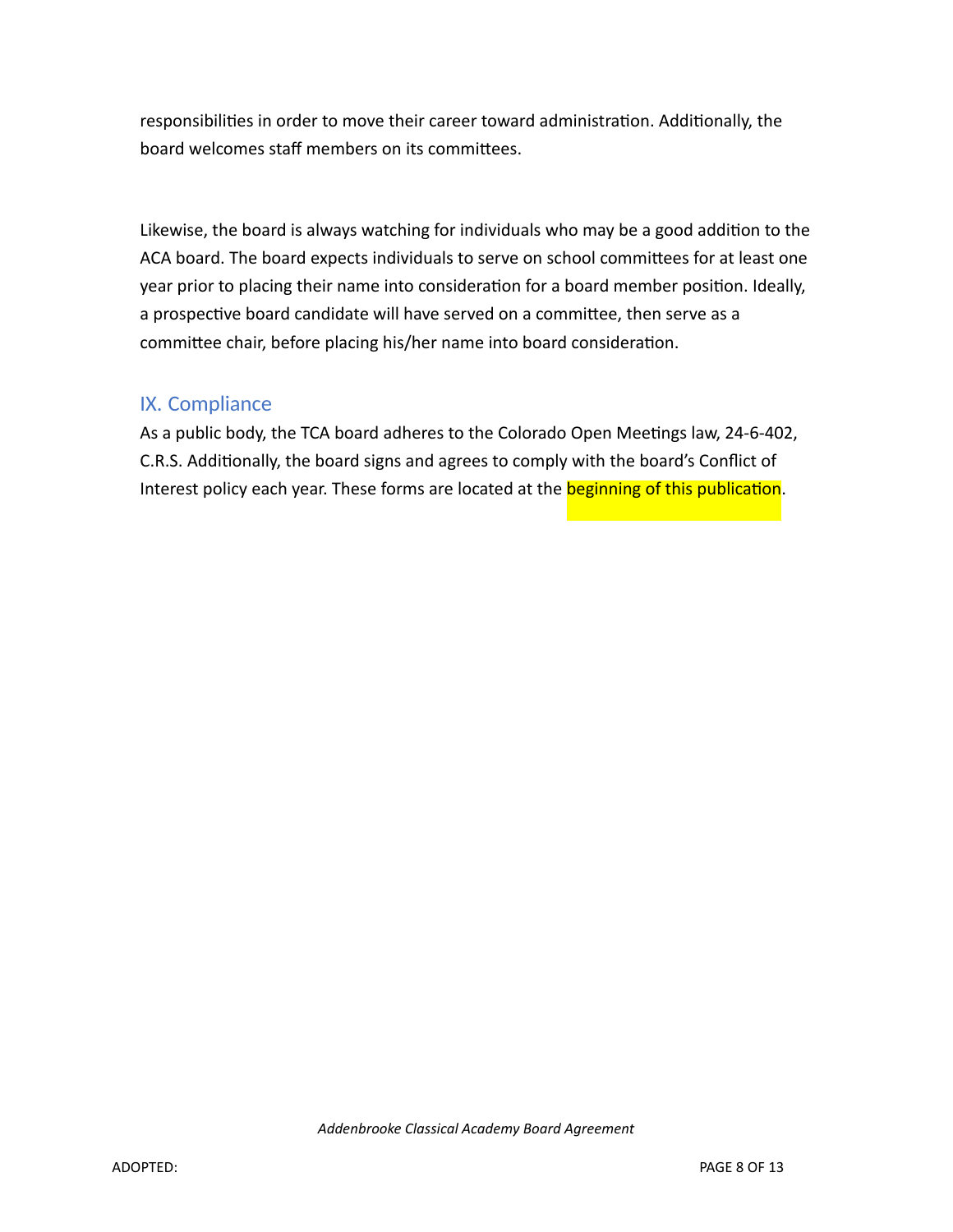#### Responsibilities and Duties of the Board of Directors

The board is responsible for:

- 1. Implementing the vision and mission statements as well as the school's philosophy and objectives. This philosophy should be read on a regular basis and taken into consideration whenever possible changes of policy are under discussion.
- 2. Establishing policies for the Executive Director's operation of ACA as well as ensuring that the provisions of the corporation's Articles of Incorporation, Bylaws, the charter, and other contracts or agreements with the Jefferson County R-1 School District are being followed.
- 3. Establishing fiscal policy and boundaries, including but not limited to, budgets and financial controls for the school.
- 4. Selecting and hiring a new Executive Director, when necessary.
- 5. Establishing necessary working committees and ensuring that all directors are actively involved in appropriate committee assignments.
- 6. Periodic evaluations of ACA, taking into consideration the school's philosophy and goals as stated in the vision and mission statements.
- 7. Conducting a written annual evaluation of the performance of the Executive Director and establishing his/her performance goals for the following year.
- 8. Conducting a written annual self-evaluation, including consideration of whether the board and its committees are independently knowledgeable concerning school matters or are relying too heavily upon the Executive Director and other school personnel for guidance in establishing and maintaining policies.
- 9. Keeping full and accurate minutes of board meetings and those of its committees.
- 10. Maintaining a policy book so that governing decisions made over a period of years may be readily available to subsequent directors and administrators.
- 11. Developing and maintaining a communication link to the community.

Remember that each director has no individual authority; it is only as a collective board that there is authority.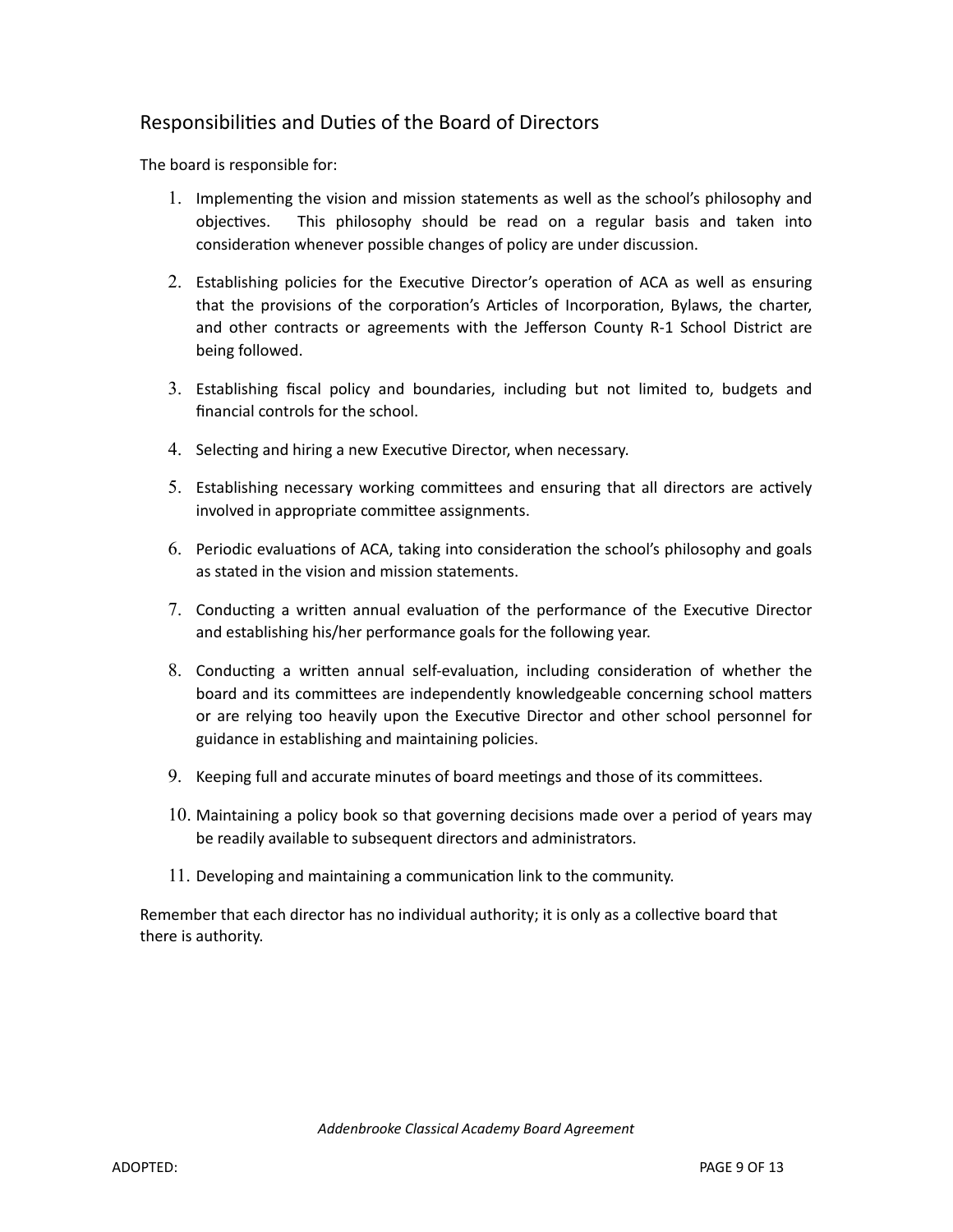#### BOARD OFFICER RESPONSIBILITIES

#### **CHAIR**

- Chair board meetings
- Utilize Roberts Rules of Order for clarity of action taken at board meetings
- Understand Roberts Rules of Order and be prepared to make a judgement call on whether proper parliamentary procedures have been used
- Prepare meeting agendas and ensure proper posting of the agendas
- Primary point of contact for the Executive Director
- Primary point of contact for legal issues with counsel
- Sign contracts (charter, employee, or vendor) on behalf of the board, when authorized
- Ensure the agenda focuses on the strategic plan
- Ensure the standard board calendar issues are addressed by the board
- Facilitate conflict management among board members, when needed

#### VICE CHAIR

- Chair meetings if the President is absent, or as assigned
- Fulfil the President's duties if the President is absent, or as assigned

#### **SECRETARY**

- Prepare and properly file meeting minutes
- Sign contracts when two signatures are required
- Distribute board packets prior to the meeting
- Maintain audio recordings of Executive Session or attestations, if needed, as required by law
- Monitor time (if restricted) during public comment
- Maintain corporate documents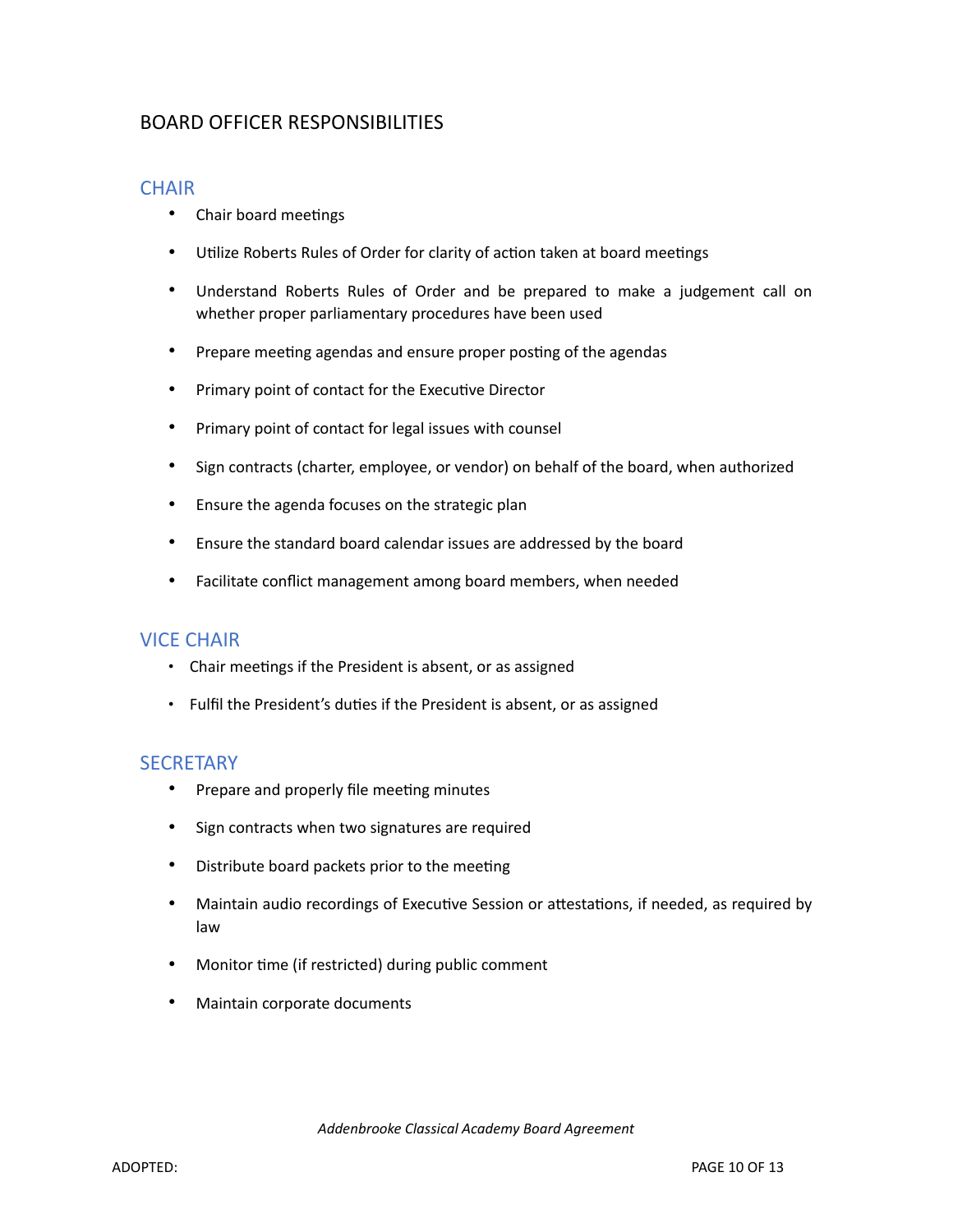#### TREASURER

- Interpret and clarify the school budget for the rest of the board and the school community
- Serve as a member of the Finance Committee
- Present the budget to the board for consideration in a timely manner, to meet required deadlines

#### DIRECTOR (ALL)

- Network with constituents and community members
- Monitor charter school legislation; get involved as may become necessary
- Recruit new board members
- Raise funds for the school, as needed, and as guided by the strategic plan
- Read, understand, and adhere to the school Bylaws and board policies
- Understand and adhere to the Colorado Open Meetings laws
- Participate in the development and implementation of the strategic plan
- Attend meetings having read the board packet and ready to succinctly discuss agenda items
- Provide financial oversight and budget approval
- Recommend and adopt board policy
- Commit to the Board Agreement
- Negotiate contracts and charter renewal
- Delegate work to committees
- Engage in board training as provided in online training modules and in-person
- Select, review, and support the Executive Director
- Adhere to established communication pathways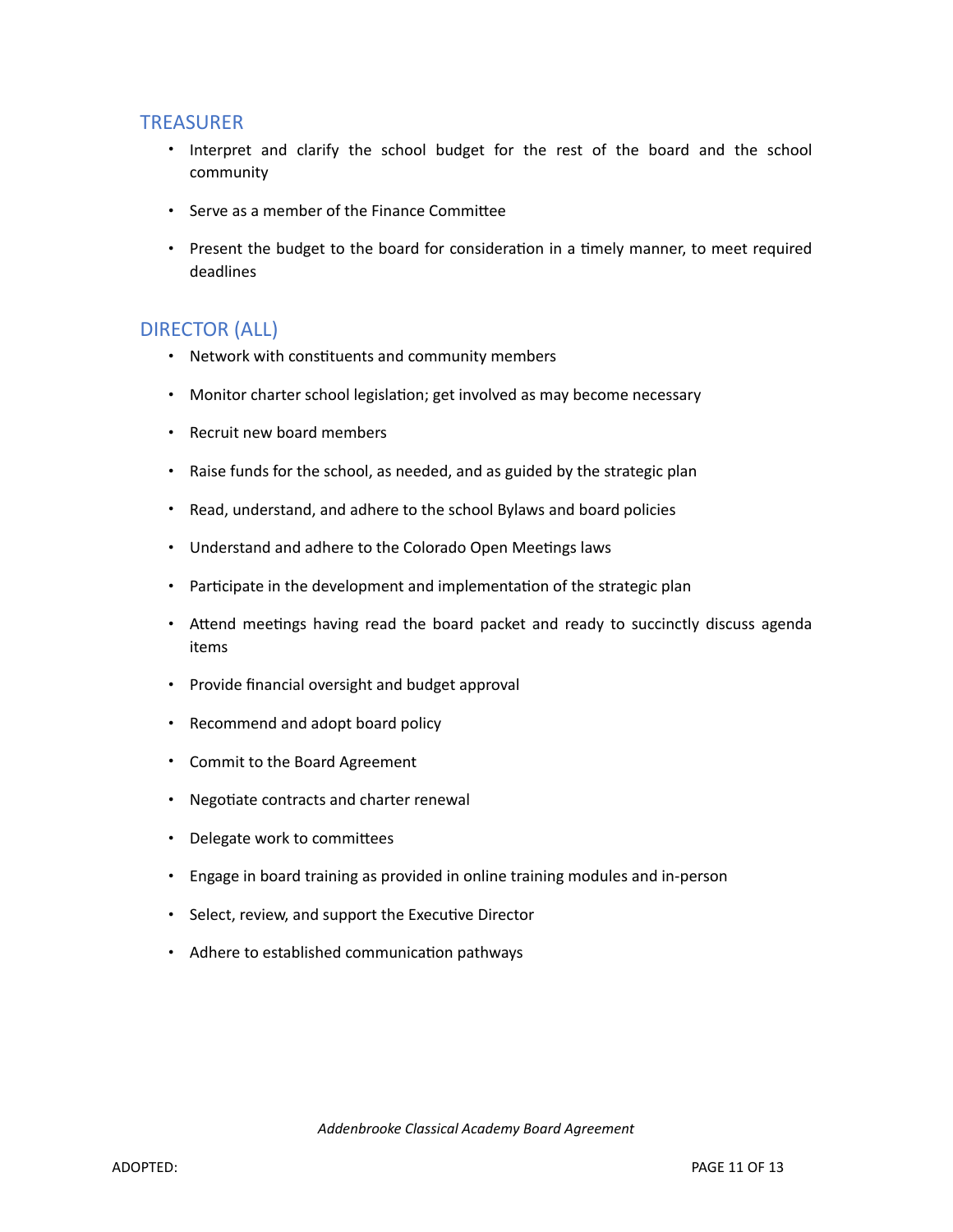# Signature Page

Each Director is required to sign this agreement annually in August or upon appointment. The signature of the Director acknowledges that the Director has read and agrees to the terms of this Board Agreement. Further, the Director's signature acknowledges he/she:

- 1. has received a copy of the Board Conflict of Interest policy (Policy 3.4),
- 2. has read and understands the policy,
- 3. has agreed to comply with the policy, and
- 4. understands the school is charitable and in order to maintain its federal tax exemption it must engage primarily in activities which accomplish one or more of its tax-exempt purposes.

Agreed to and Signed, this \_\_\_ day of \_\_, 2021.